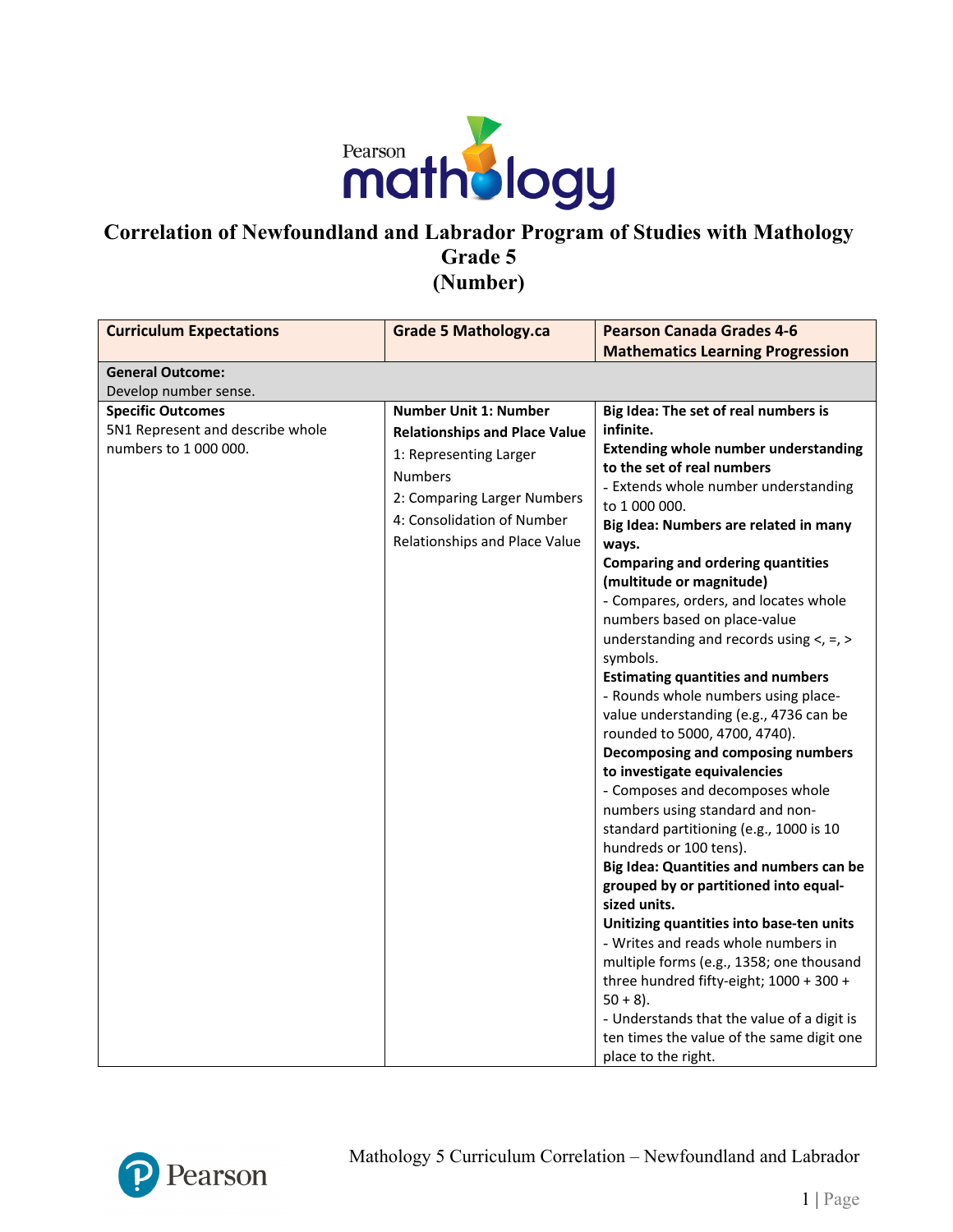| 5N2 Use estimation strategies, including: | <b>Number Unit 1: Number</b>         | Big Idea: Numbers are related in many                           |
|-------------------------------------------|--------------------------------------|-----------------------------------------------------------------|
| front-end estimation                      | <b>Relationships and Place Value</b> | ways.                                                           |
| compensation<br>$\bullet$                 | 3: Estimating to Solve               | <b>Comparing and ordering quantities</b>                        |
| compatible numbers<br>$\bullet$           | Problems                             | (multitude or magnitude)                                        |
| rounding<br>$\bullet$                     |                                      | - Compares, orders, and locates whole                           |
| in problem-solving contexts.              |                                      | numbers based on place-value                                    |
|                                           | <b>Number Unit 2: Fluency with</b>   | understanding and records using $<, =, >$                       |
|                                           | <b>Addition and Subtraction</b>      | symbols.                                                        |
|                                           | 5: Estimating Sums and               | <b>Estimating quantities and numbers</b>                        |
|                                           | <b>Differences</b>                   | - Rounds whole numbers using place-                             |
|                                           |                                      | value understanding (e.g., 4736 can be                          |
|                                           | Number Unit 4: Fluency with          | rounded to 5000, 4700, 4740).                                   |
|                                           | <b>Multiplication and Division</b>   | Big Idea: Quantities and numbers can be                         |
|                                           | 20: Using Estimation for             | operated on to determine how many                               |
|                                           |                                      | and how much.                                                   |
|                                           | Multiplication and Division          | Developing conceptual meaning of                                |
|                                           |                                      | operations                                                      |
|                                           |                                      | - Extends whole number computation<br>models to larger numbers. |
|                                           |                                      | Developing fluency of operations                                |
|                                           |                                      | - Estimates the result of whole number                          |
|                                           |                                      | operations using contextually relevant                          |
|                                           |                                      | strategies (e.g., How many buses are                            |
|                                           |                                      | needed to take the Grade 8 classes to the                       |
|                                           |                                      | museum?).                                                       |
|                                           |                                      | - Solves whole number computation                               |
|                                           |                                      | using efficient strategies (e.g., mental                        |
|                                           |                                      | computation, algorithms, calculating cost                       |
|                                           |                                      | of transactions and change owing, saving                        |
|                                           |                                      | money to make a purchase).                                      |
| 5N3 Apply mental mathematics strategies   | Number Unit 4: Fluency with          | Big Idea: Quantities and numbers can be                         |
| and number properties, such as:           | <b>Multiplication and Division</b>   | operated on to determine how many                               |
| skip counting from a known fact           |                                      | and how much.                                                   |
| using doubling or halving<br>٠            | 19: Relating Multiplication          | Investigating number and arithmetic                             |
| using patterns in the 9s facts<br>٠       | and Division Facts                   | properties                                                      |
| using repeated doubling or<br>٠           | 25: Consolidation of Fluency         | - Recognizes and generates equivalent                           |
| halving                                   | with Multiplication and              | numerical expressions using                                     |
| in order to understand, apply and         | Division                             | commutative and associative properties.                         |
| recall basic multiplication facts to      |                                      | - Understands operational relationships                         |
| $9 \times 9$ and related division facts.  |                                      | (e.g., inverse relationship between                             |
|                                           |                                      | multiplication/division,                                        |
|                                           |                                      | addition/subtraction).                                          |
|                                           |                                      | - Understands the identity of operations                        |
|                                           |                                      | $(e.g., 5 + 0 = 5; 7 \times 1 = 7).$                            |
|                                           |                                      | Developing fluency of operations                                |
|                                           |                                      | - Fluently recalls multiplication and                           |
|                                           |                                      | division facts to 100.                                          |

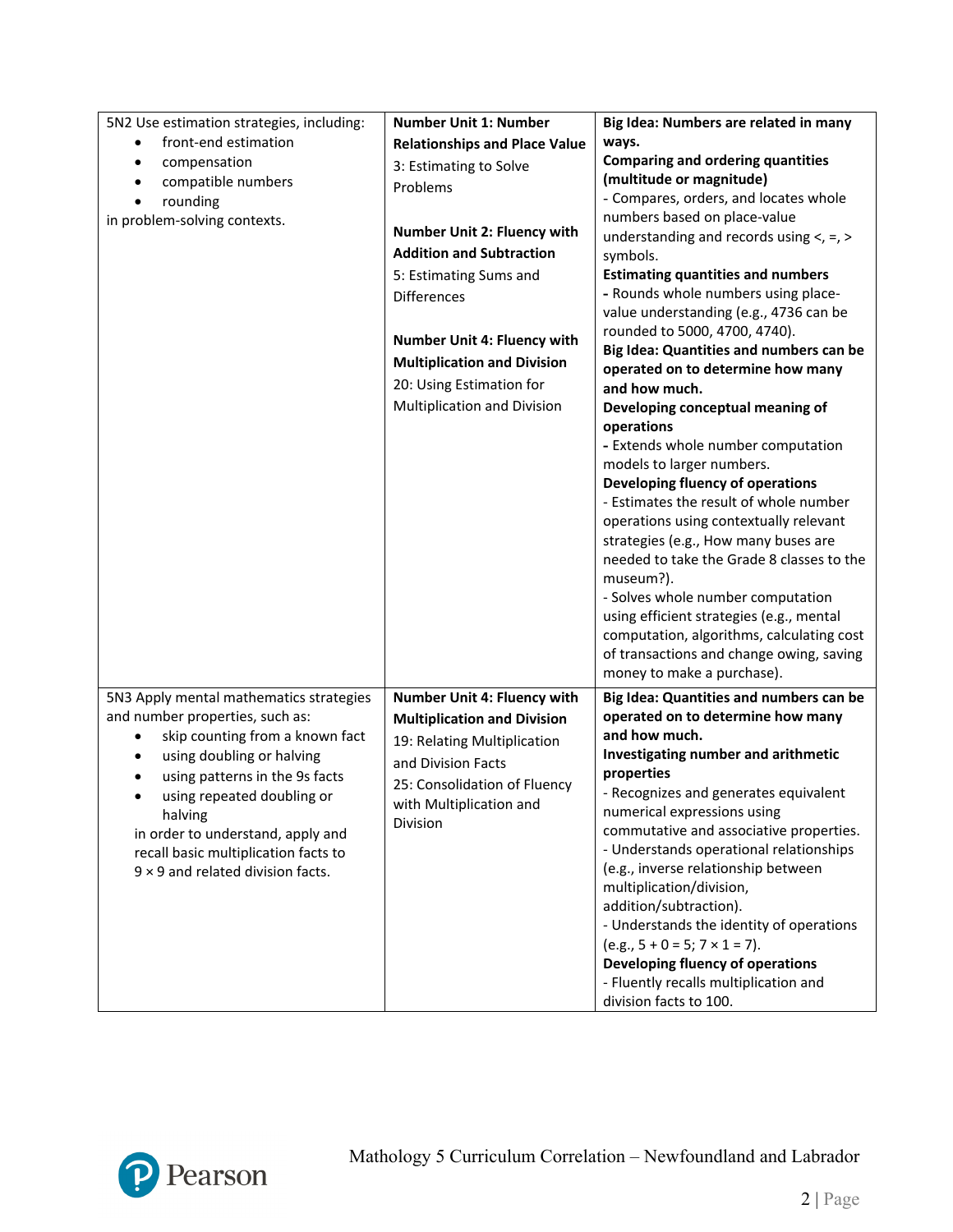| 5N4 Apply mental mathematics strategies<br>for multiplication, such as:<br>annexing (adding) zero<br>halving and doubling<br>$\bullet$<br>using the distributive property.<br>$\bullet$                                | <b>Number Unit 4: Fluency with</b><br><b>Multiplication and Division</b><br>20: Using Estimation for<br>Multiplication and Division<br>21: Strategies for Multiplying<br>Larger Numbers<br>25: Consolidation of Fluency<br>with Multiplication and<br>Division | Big Idea: Quantities and numbers can be<br>operated on to determine how many<br>and how much.<br>Developing conceptual meaning of<br>operations<br>- Understands the effect of multiplying<br>and dividing whole numbers by powers of<br>10.<br>- Extends whole number computation<br>models to larger numbers.                                                                                                                                                                                                                                                                                                                |
|------------------------------------------------------------------------------------------------------------------------------------------------------------------------------------------------------------------------|----------------------------------------------------------------------------------------------------------------------------------------------------------------------------------------------------------------------------------------------------------------|--------------------------------------------------------------------------------------------------------------------------------------------------------------------------------------------------------------------------------------------------------------------------------------------------------------------------------------------------------------------------------------------------------------------------------------------------------------------------------------------------------------------------------------------------------------------------------------------------------------------------------|
| 5N5 Demonstrate, with and without<br>concrete materials, an understanding of<br>multiplication (two-digit by two-digit) to<br>solve problems.                                                                          | Number Unit 4: Fluency with<br><b>Multiplication and Division</b><br>22: Multiplying Whole<br><b>Numbers</b><br>25: Consolidation of Fluency<br>with Multiplication and<br>Division                                                                            | Big Idea: Quantities and numbers can be<br>operated on to determine how many<br>and how much.<br>Developing conceptual meaning of<br>operations<br>- Extends whole number computation<br>models to larger numbers.<br>Developing fluency of operations<br>- Solves whole number computation<br>using efficient strategies (e.g., mental<br>computation, algorithms, calculating cost<br>of transactions and change owing, saving<br>money to make a purchase).                                                                                                                                                                 |
| 5N6 Demonstrate, with and without<br>concrete materials, an understanding of<br>division (three-digit by one-digit), and<br>interpret remainders to solve problems.                                                    | <b>Number Unit 4: Fluency with</b><br><b>Multiplication and Division</b><br>23: Dividing Larger Numbers<br>25: Consolidation of Fluency<br>with Multiplication and<br>Division                                                                                 | Big Idea: Quantities and numbers can be<br>operated on to determine how many<br>and how much.<br>Developing conceptual meaning of<br>operations<br>- Extends whole number computation<br>models to larger numbers.<br>Developing fluency of operations<br>- Solves whole number computation<br>using efficient strategies (e.g., mental<br>computation, algorithms, calculating cost<br>of transactions and change owing, saving<br>money to make a purchase).                                                                                                                                                                 |
| 5N7 Demonstrate an understanding of<br>fractions by using concrete, pictorial and<br>symbolic representations to:<br>create sets of equivalent<br>fractions<br>compare fractions with like and<br>unlike denominators. | <b>Number Unit 3: Fractions and</b><br><b>Decimals</b><br>10: Equivalent Fractions<br>12: Comparing and Ordering<br><b>Fractions</b><br>18: Consolidation of Fractions<br>and Decimals                                                                         | Big Idea: Numbers are related in many<br>ways.<br><b>Comparing and ordering quantities</b><br>(multitude or magnitude)<br>- Compares, orders, and locates fractions<br>with the same numerator or<br>denominator using reasoning (e.g., $\frac{3}{5} > \frac{3}{6}$<br>because fifths are larger parts).<br>- Compares, orders, and locates fractions<br>using flexible strategies (e.g., comparing<br>models; creating common denominators<br>or numerators).<br><b>Estimating quantities and numbers</b><br>- Estimates the location of decimals and<br>fractions on a number line.<br>- Estimates the size and magnitude of |

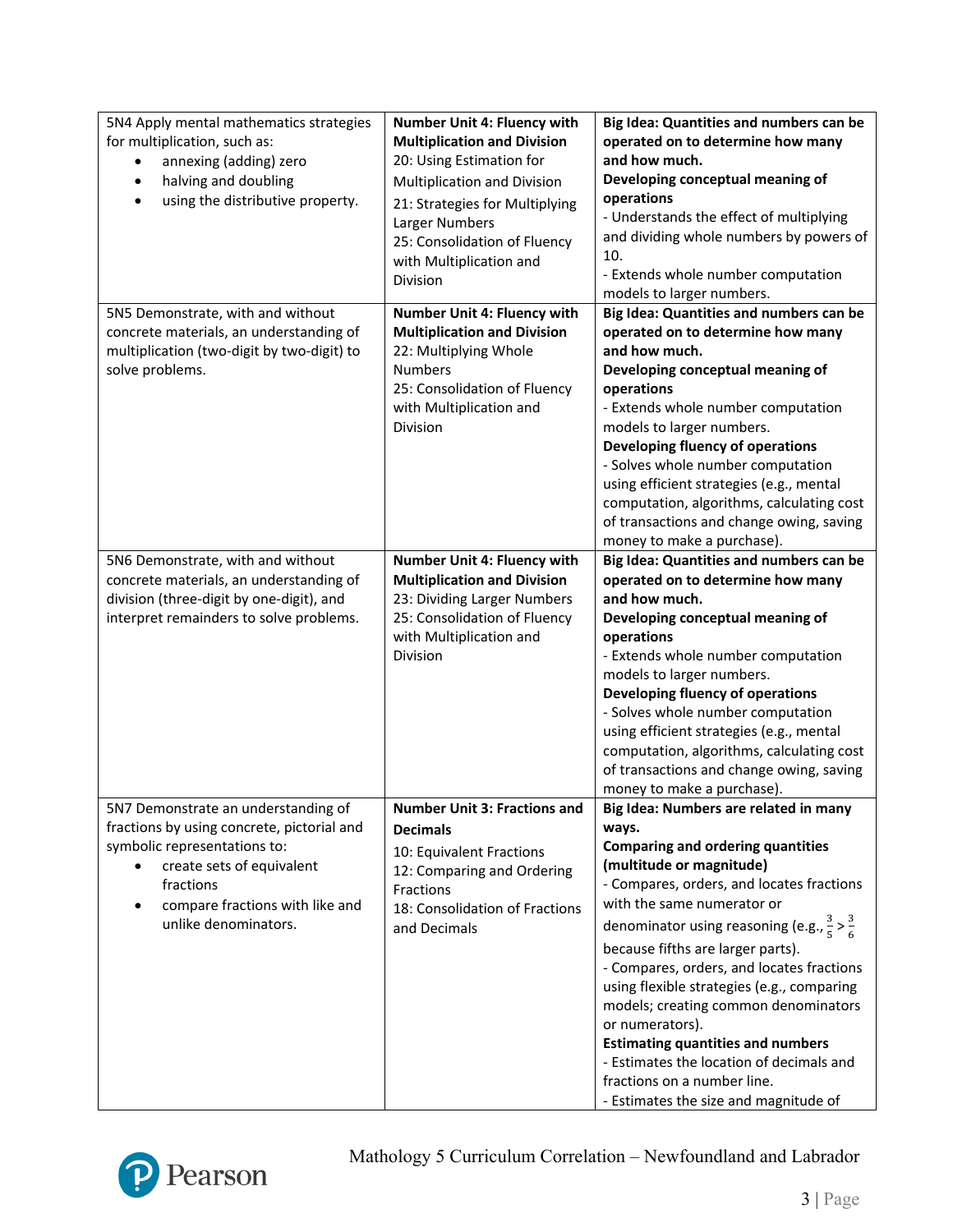|                                                                                                                        |                                                                                                                                                                                 | fractions by comparing to benchmarks.<br>Decomposing and composing numbers<br>to investigate equivalencies<br>- Generates and identifies equivalent<br>fractions using flexible strategies (e.g.,<br>represents the same part of a whole;<br>same part of a set; same location on a<br>number line).<br>Big Idea: Quantities and numbers can be<br>grouped by or partitioned into equal-<br>sized units.<br>- Partitions fractional parts into smaller<br>fractional units (e.g., partitions halves<br>into thirds to create sixths).                                                                                                                                                                                                                                                                                                                                                                                                                          |
|------------------------------------------------------------------------------------------------------------------------|---------------------------------------------------------------------------------------------------------------------------------------------------------------------------------|----------------------------------------------------------------------------------------------------------------------------------------------------------------------------------------------------------------------------------------------------------------------------------------------------------------------------------------------------------------------------------------------------------------------------------------------------------------------------------------------------------------------------------------------------------------------------------------------------------------------------------------------------------------------------------------------------------------------------------------------------------------------------------------------------------------------------------------------------------------------------------------------------------------------------------------------------------------|
| 5N8 Describe and represent decimals<br>(tenths, hundredths, thousandths),<br>concretely, pictorially and symbolically. | <b>Number Unit 3: Fractions and</b><br><b>Decimals</b><br>13: Representing Decimals<br>18: Consolidation of Fractions<br>and Decimals                                           | Big Idea: The set of real numbers is<br>infinite.<br><b>Extending whole number understanding</b><br>to the set of real numbers.<br>- Extends decimal number understanding<br>to thousandths.<br>Big Idea: Numbers are related in many<br>ways.<br>Decomposing and composing numbers<br>to investigate equivalencies<br>- Composes and decomposes decimal<br>numbers using standard and non-<br>standard partitioning (e.g., 1.6 is 16<br>tenths or 0.16 tens).<br>Big Idea: Quantities and numbers can be<br>grouped by or partitioned into equal-<br>sized units.<br>Unitizing quantities into base-ten units<br>- Understands that the value of a digit is<br>ten times the value of the same digit one<br>place to the right.<br>- Understands that the value of a digit is<br>one-tenth the value of the same digit one<br>place to the left.<br>- Writes and reads decimal numbers in<br>multiple forms (i.e., numerals, number<br>names, expanded form). |
| 5N9 Relate decimals to fractions and<br>fractions to decimals (to thousandths).                                        | <b>Number Unit 3: Fractions and</b><br><b>Decimals</b><br>13: Representing Decimals<br>16: Relating Fractions and<br>Decimals<br>18: Consolidation of Fractions<br>and Decimals | Big Idea: Numbers are related in many<br>ways.<br>Decomposing and composing numbers<br>to investigate equivalencies<br>- Models and explains the relationship<br>between a fraction and its equivalent<br>decimal form (e.g., $\frac{2}{5} = \frac{4}{10} = 0.4$ ).<br>Big Idea: Quantities and numbers can be<br>grouped by or partitioned into equal-<br>sized units.                                                                                                                                                                                                                                                                                                                                                                                                                                                                                                                                                                                        |

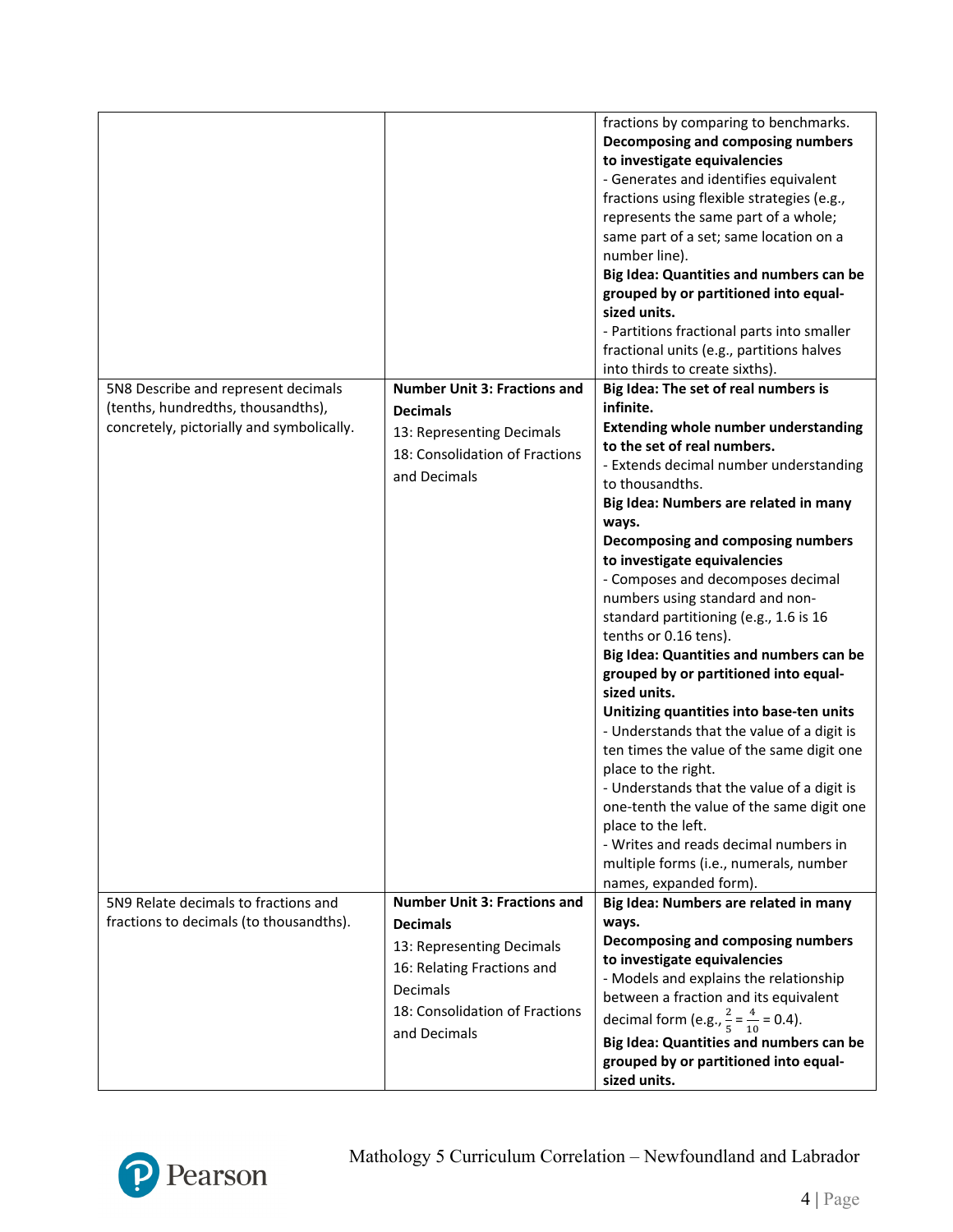|                                                                                                                    |                                                                                                                                                                                                                                                                                             | Unitizing quantities into base-ten units<br>- Uses fractions with denominators of 10<br>to develop decimal fraction<br>understanding and notation (e.g., five-<br>tenths is $\frac{5}{10}$ or 0.5).<br>- Understands that the value of a digit is<br>ten times the value of the same digit one<br>place to the right.<br>- Understands that the value of a digit is<br>one-tenth the value of the same digit one<br>place to the left.<br>- Writes and reads decimal numbers in<br>multiple forms (i.e., numerals, number<br>names, expanded form).                                                                                                                                                                        |
|--------------------------------------------------------------------------------------------------------------------|---------------------------------------------------------------------------------------------------------------------------------------------------------------------------------------------------------------------------------------------------------------------------------------------|----------------------------------------------------------------------------------------------------------------------------------------------------------------------------------------------------------------------------------------------------------------------------------------------------------------------------------------------------------------------------------------------------------------------------------------------------------------------------------------------------------------------------------------------------------------------------------------------------------------------------------------------------------------------------------------------------------------------------|
| 5N10 Compare and order decimals (to<br>thousandths) by using:<br>benchmarks<br>place value<br>equivalent decimals. | <b>Number Unit 3: Fractions and</b><br><b>Decimals</b><br>15: Comparing and Ordering<br>Decimals<br>18: Consolidation of Fractions<br>and Decimals                                                                                                                                          | Big Idea: Numbers are related in many<br>ways.<br><b>Comparing and ordering quantities</b><br>(multitude or magnitude)<br>- Compares, orders, and locates decimal<br>numbers using place-value<br>understanding.<br><b>Estimating quantities and numbers</b><br>- Estimates the location of decimals and<br>fractions on a number line.<br>Big Idea: Quantities and numbers can be<br>grouped by or partitioned into equal-<br>sized units.<br>Unitizing quantities into base-ten units<br>- Understands that the value of a digit is<br>ten times the value of the same digit one<br>place to the right.<br>- Understands that the value of a digit is<br>one-tenth the value of the same digit one<br>place to the left. |
| 5N11 Demonstrate an understanding of<br>addition and subtraction of decimals<br>(limited to thousandths).          | <b>Number Unit 5: Operations</b><br>with Fractions and Decimals<br>26: Estimating Sums and<br>Differences with Decimals<br>27: Adding with Decimal<br><b>Numbers</b><br>28: Subtracting with Decimal<br><b>Numbers</b><br>32: Consolidation of<br>Operations with Fractions and<br>Decimals | Big Idea: Quantities and numbers can be<br>operated on to determine how many<br>and how much.<br>Developing conceptual meaning of<br>operations<br>- Demonstrates an understanding of<br>decimal number computation through<br>modelling and flexible strategies.<br>Developing fluency of operations<br>- Estimates sums and differences of<br>decimal numbers (e.g., calculating cost of<br>transactions involving dollars and cents).<br>- Solves decimal number computation<br>using efficient strategies.                                                                                                                                                                                                             |

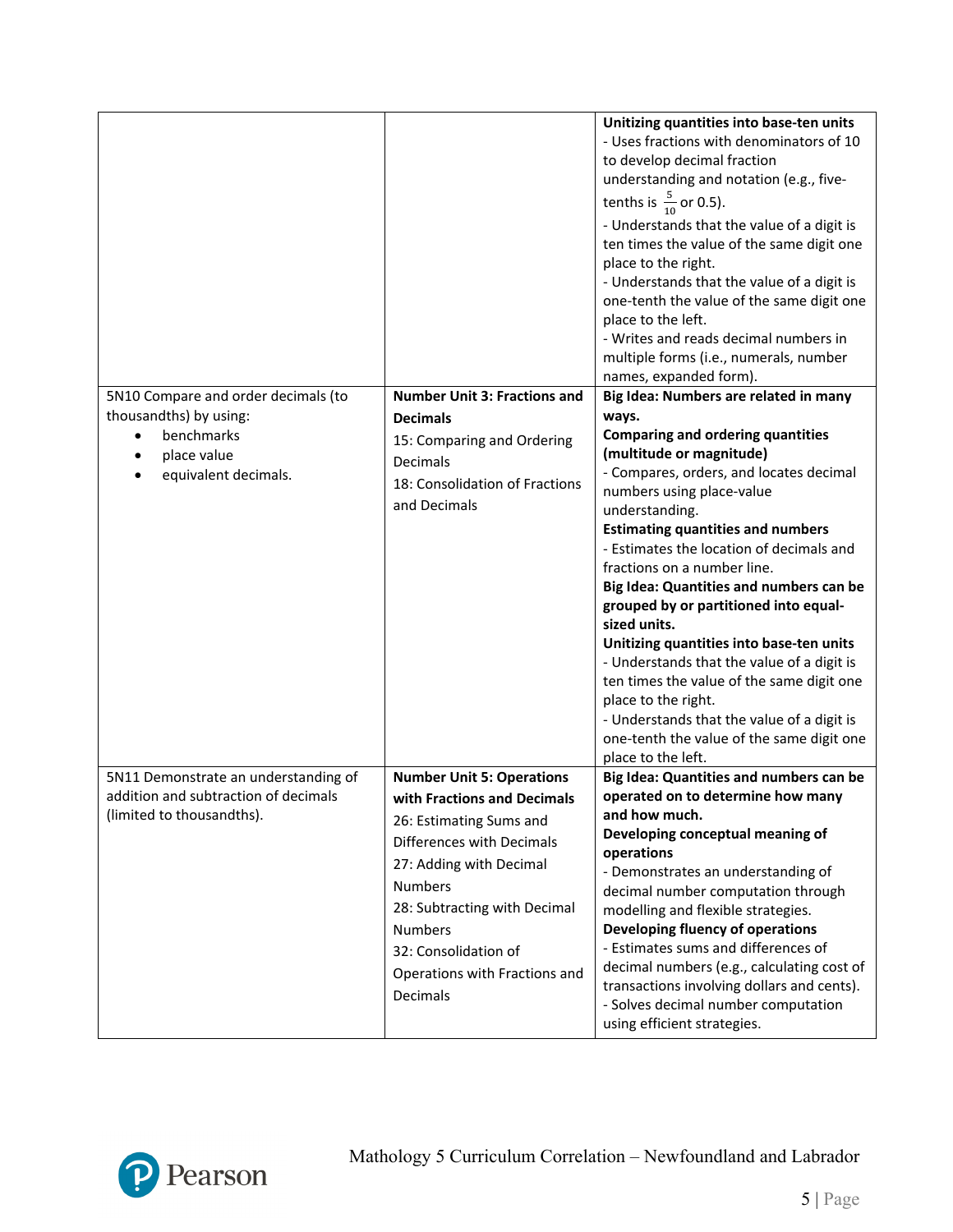

### **Correlation of Newfoundland and Labrador Program of Studies with Mathology Grade 5 (Patterns and Relations: Patterns)**

| <b>Curriculum Expectations</b>                            | <b>Grade 5 Mathology.ca</b>          | <b>Pearson Canada Grades 4-6</b>                                       |
|-----------------------------------------------------------|--------------------------------------|------------------------------------------------------------------------|
|                                                           |                                      | <b>Mathematics Learning Progression</b>                                |
| <b>General Outcome:</b>                                   |                                      |                                                                        |
| Use patterns to describe the world and to solve problems. |                                      |                                                                        |
| <b>Specific Outcomes</b>                                  | <b>Patterning Unit 1: Patterning</b> | Big Idea: Regularity and repetition form                               |
| 5PR1 Determine the pattern rule to make                   | 1: Investigating Geometric           | patterns that can be generalized and                                   |
| predictions about subsequent elements.                    | Patterns                             | predicted mathematically.                                              |
|                                                           | 2: Investigating Number              | Representing patterns, relations, and<br>functions                     |
|                                                           | Patterns                             | - Describes, generates, extends,                                       |
|                                                           | 3: Using Pattern Rules to Solve      | translates, and corrects number and                                    |
|                                                           | Problems                             | shape patterns that follow a                                           |
|                                                           | 4: Consolidation of Patterning       | predetermined rule.                                                    |
|                                                           |                                      | - Uses multiple approaches to model                                    |
|                                                           |                                      | situations involving repetition (i.e.,                                 |
|                                                           |                                      | repeating patterns) and change (i.e.,                                  |
|                                                           |                                      | increasing/decreasing patterns) (e.g.,                                 |
|                                                           |                                      | using objects, tables, graphs, symbols,                                |
|                                                           |                                      | loops and nested loops in coding).                                     |
|                                                           |                                      | - Represents a numeric or shape pattern                                |
|                                                           |                                      | using a table of values by pairing the term                            |
|                                                           |                                      | value with a term number.                                              |
|                                                           |                                      | - Generates a visual model to represent a                              |
|                                                           |                                      | simple number pattern.                                                 |
|                                                           |                                      | - Represents a mathematical context or                                 |
|                                                           |                                      | problem with expressions and equations                                 |
|                                                           |                                      | using variables to represent unknowns.                                 |
|                                                           |                                      | Generalizing and analyzing patterns,                                   |
|                                                           |                                      | relations, and functions                                               |
|                                                           |                                      | - Explains the rule for numeric patterns                               |
|                                                           |                                      | including the starting point and change                                |
|                                                           |                                      | (e.g., given: 16, 22, 28, 34,  Start at 16                             |
|                                                           |                                      | and add 6 each time).                                                  |
|                                                           |                                      | - Describes numeric and shape patterns                                 |
|                                                           |                                      | using words and numbers.<br>- Predicts the value of a given element in |
|                                                           |                                      | a numeric or shape pattern using pattern                               |
|                                                           |                                      | rules.                                                                 |

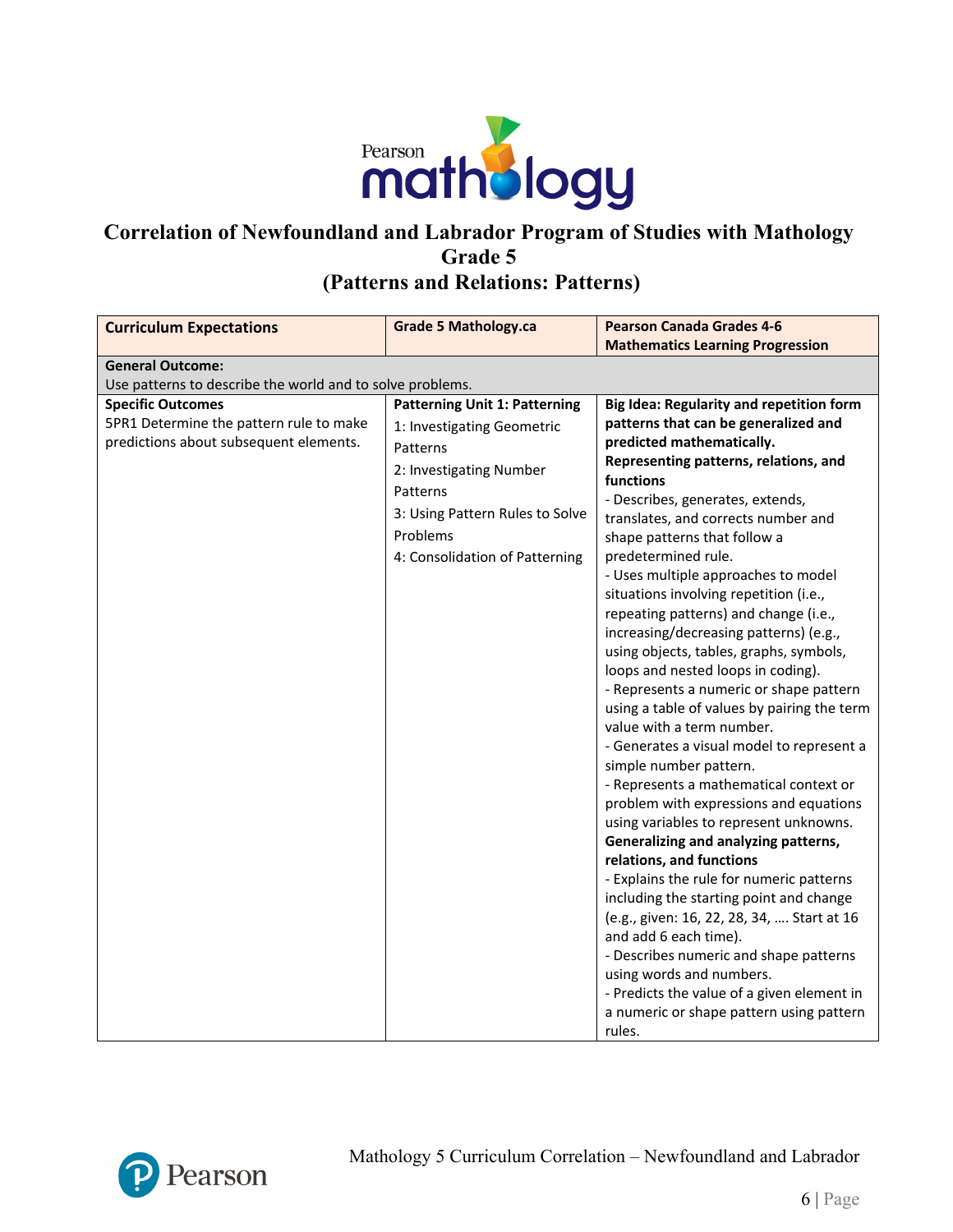

### **(Patterns and Relations: Variables and Equations)**

| <b>Curriculum Expectations</b>                    | <b>Grade 5 Mathology.ca</b>         | <b>Pearson Canada Grades 4-6</b>                                                            |
|---------------------------------------------------|-------------------------------------|---------------------------------------------------------------------------------------------|
|                                                   |                                     | <b>Mathematics Learning Progression</b>                                                     |
| <b>General Outcome:</b>                           |                                     |                                                                                             |
| Represent algebraic expressions in multiple ways. |                                     |                                                                                             |
| <b>Specific Outcomes</b>                          | <b>Patterning Unit 2: Variables</b> | <b>Big Idea: Patterns and relations can</b>                                                 |
| 5PR2 Solve problems involving single-             | and Equations                       | be represented with symbols,                                                                |
| variable, one-step equations with whole           | 5: Using Variables                  | equations, and expressions.                                                                 |
| number coefficients and whole number              | 6: Solving Addition and             | Understanding equality and                                                                  |
| solutions.                                        | <b>Subtraction Equations</b>        | inequality, building on generalized                                                         |
|                                                   |                                     | properties of numbers and                                                                   |
|                                                   | 7: Solving Multiplication and       | operations                                                                                  |
|                                                   | <b>Division Equations</b>           | - Expresses a one-step mathematical                                                         |
|                                                   | 8: Using Equations to Solve         | problem as an equation using a                                                              |
|                                                   | Problems                            | symbol or letter to represent an                                                            |
|                                                   | 10: Consolidation of Variables      | unknown number (e.g., Sena had<br>some tokens and used four. She has                        |
|                                                   | and Equations                       | seven left: $\Box - 4 = 7$ ).                                                               |
|                                                   |                                     | - Determines an unknown number in                                                           |
|                                                   |                                     | simple one-step equations using                                                             |
|                                                   |                                     | different strategies (e.g., $n \times 3 = 12$ ; 13                                          |
|                                                   |                                     | $- \Box = 8$ ).                                                                             |
|                                                   |                                     | - Uses arithmetic properties to                                                             |
|                                                   |                                     | investigate and transform one-step                                                          |
|                                                   |                                     | addition and multiplication equations                                                       |
|                                                   |                                     | (e.g., $5 + 4 = 9$ and $5 + a = 9$ have the                                                 |
|                                                   |                                     | same structure and can be rearranged                                                        |
|                                                   |                                     | in similar ways to maintain equality: 4                                                     |
|                                                   |                                     | $+5 = 9$ and $a + 5 = 9$ ).                                                                 |
|                                                   |                                     | - Uses arithmetic properties to                                                             |
|                                                   |                                     | investigate and transform one-step                                                          |
|                                                   |                                     | subtraction and division equations                                                          |
|                                                   |                                     | (e.g., $12 - 5 = 7$ and $12 - b = 7$ have                                                   |
|                                                   |                                     | the same structure and can be                                                               |
|                                                   |                                     | rearranged in similar ways to maintain                                                      |
|                                                   |                                     | equality: $12 - 7 = 5$ and $12 - 7 = b$ ).                                                  |
|                                                   |                                     | Using variables, algebraic                                                                  |
|                                                   |                                     | expressions, and equations to                                                               |
|                                                   |                                     | represent mathematical relations                                                            |
|                                                   |                                     | - Understands an unknown quantity                                                           |
|                                                   |                                     | (i.e., variable) may be represented by<br>a symbol or letter (e.g., $13 - \square = 8$ ; 4n |
|                                                   |                                     | $= 12$ ).                                                                                   |



Mathology 5 Curriculum Correlation – Newfoundland and Labrador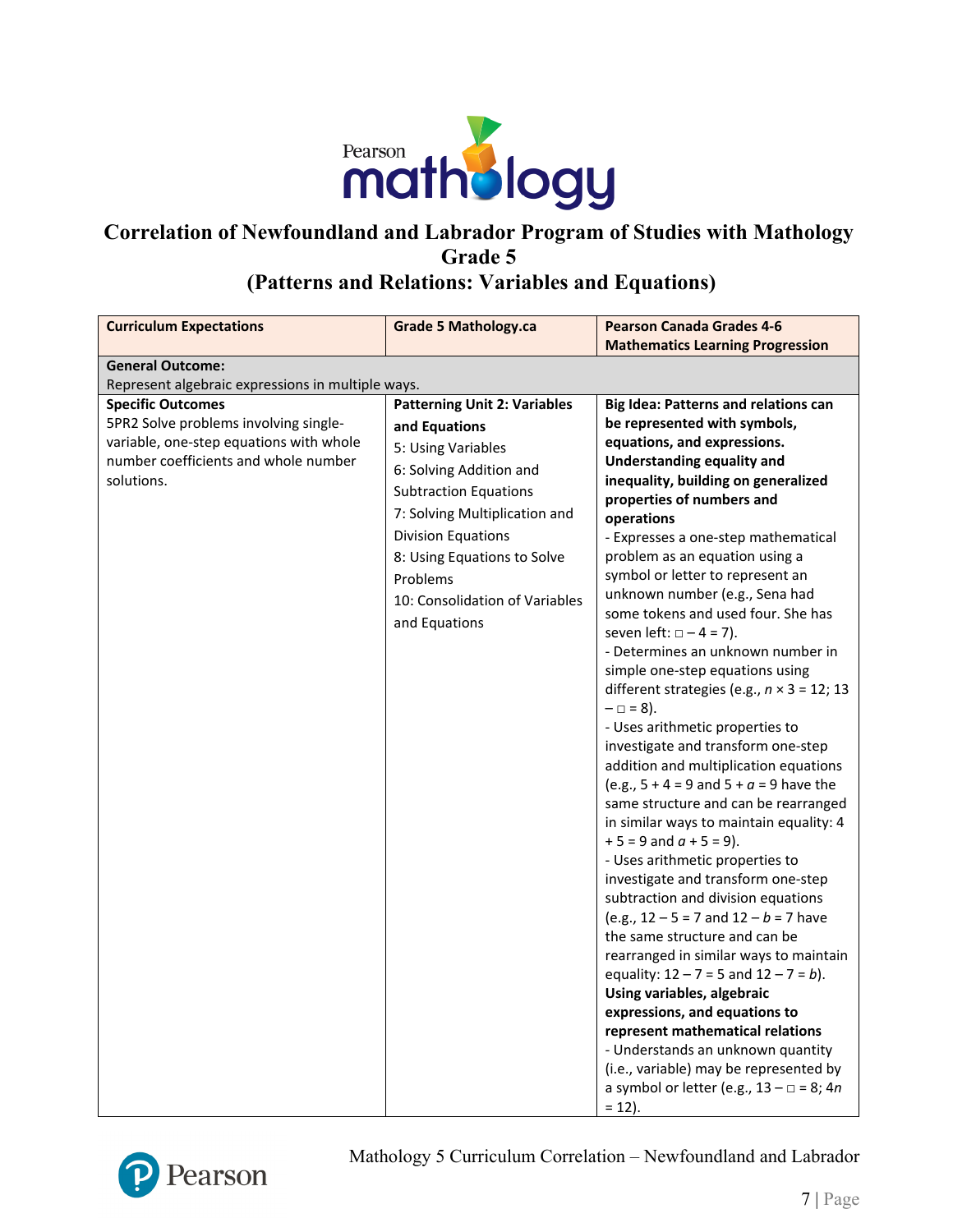| - Flexibly uses symbols and letters to            |
|---------------------------------------------------|
| represent unknown quantities in                   |
| equations (e.g., knows that $4 + \square = 7$ ; 4 |
| $+x = 7$ ; and $4 + y = 7$ all represent the      |
| same equation with $\Box$ , x, and y              |
| representing the same value).                     |
| - Interprets and writes algebraic                 |
| expressions (e.g., 2n means two times             |
| a number; subtracting a number from               |
| 7 can be written as $7 - n$ ).                    |
| - Understands a variable as a changing            |
| quantity (e.g., 5s, where s can be any            |
| value).                                           |

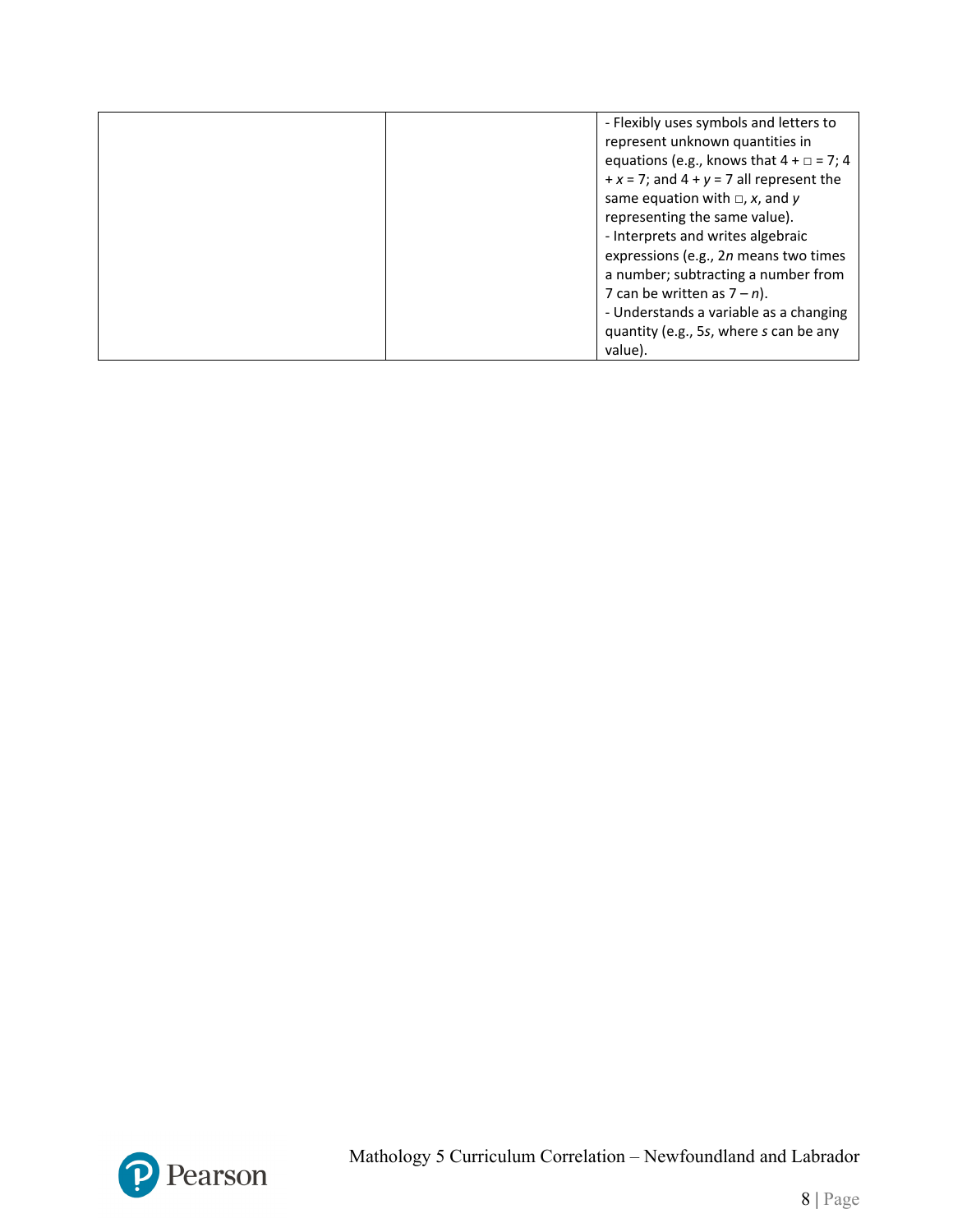

#### **Correlation of Newfoundland and Labrador Program of Studies with Mathology Grade 5 (Shape and Space: Measurement)**

**Curriculum Expectations Grade 5 Mathology.ca Pearson Canada Grades 4-6 Mathematics Learning Progression General Outcome:** Use direct or indirect measurement to solve problems. **Specific Outcomes** 5SS1 Design and construct different rectangles, given either perimeter or area, or both (whole numbers), and draw conclusions. **Measurement Unit 1: Length, Perimeter, and Area** 4: Relating the Perimeter and Area of Rectangles 6: Consolidation of Length, Perimeter, and Area **Big Idea: Assigning a unit to a continuous attribute allows us to measure and make comparisons. Understanding relationships among measured units** - Develops and generalizes strategies to compute area and perimeter of rectangles. - Investigates the relationship between perimeter and area in rectangles. 5SS2 Demonstrate an understanding of measuring length (mm and km) by: • selecting and justifying referents for the unit mm • modelling and describing the relationship between mm and cm units, and between mm and m units. selecting and justifying referents for the unit km • modelling and describing the relationship between m and km units. **Measurement Unit 1: Length, Perimeter, and Area** 1: Estimating and Measuring in Millimetres 2: Measuring Length in Different Units 6: Consolidation of Length, Perimeter, and Area **Big Idea: Assigning a unit to a continuous attribute allows us to measure and make comparisons. Selecting and using units to estimate, measure, construct, and make comparisons** - Chooses the most appropriate unit to measure a given attribute of an object (e.g., classroom area measured in square metres). **Understanding relationships among measured units** - Understands and applies the multiplicative relationship among metric units of length, mass, and capacity. 5SS3 Demonstrate an understanding of volume by: selecting and justifying referents for  $cm<sup>3</sup>$  or  $m<sup>3</sup>$  units estimating volume, using referents for cm<sup>3</sup> or m<sup>3</sup> • measuring and recording volume (cm<sup>3</sup> or m<sup>3</sup>) • constructing right rectangular prisms for a given volume. **Measurement Unit 2: Volume, Capacity, and Mass** 10: Investigating Volume 11: Investigating Volume with Rectangular Prisms 12: Consolidation of Volume, Capacity, and Mass **Big Idea: Many things in our world (e.g., objects, spaces, events) have attributes that can be measured and compared. Understanding attributes that can be measured, compared, and ordered** - Understands volume and capacity as attributes of 3-D objects that can be measured and compared. **Big Idea: Assigning a unit to a** 

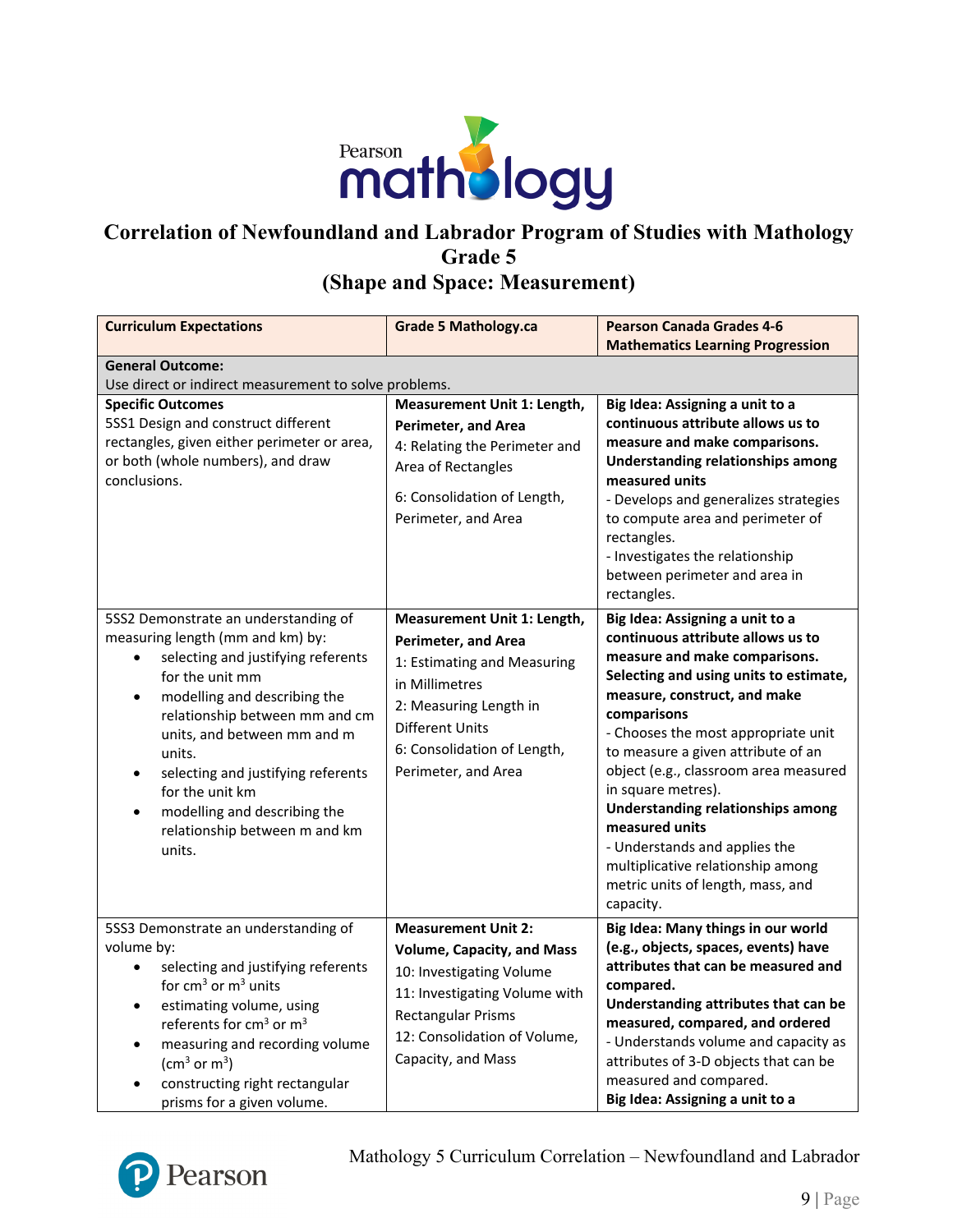|                                                                                                                                                                                                                                                                                               |                                                                                                                                                    | continuous attribute allows us to<br>measure and make comparisons.<br>Selecting and using units to estimate,<br>measure, construct, and make<br>comparisons<br>- Chooses the most appropriate unit<br>to measure a given attribute of an<br>object (e.g., classroom area measured<br>in square metres).<br>- Develops understanding of a unit<br>cube and uses unit cubes to estimate<br>and measure volume of 3-D objects.<br>- Measures, constructs, and estimates<br>volume using standard cubic units<br>(e.g., cubic centimetre).<br>Understanding relationships among<br>measured units<br>- Understands and applies the<br>multiplicative relationship among<br>metric units of length, mass, and<br>capacity.                                                                                                                                    |
|-----------------------------------------------------------------------------------------------------------------------------------------------------------------------------------------------------------------------------------------------------------------------------------------------|----------------------------------------------------------------------------------------------------------------------------------------------------|----------------------------------------------------------------------------------------------------------------------------------------------------------------------------------------------------------------------------------------------------------------------------------------------------------------------------------------------------------------------------------------------------------------------------------------------------------------------------------------------------------------------------------------------------------------------------------------------------------------------------------------------------------------------------------------------------------------------------------------------------------------------------------------------------------------------------------------------------------|
| 5SS4 Demonstrate an understanding of<br>capacity by:<br>describing the relationship<br>between mL and L<br>selecting and justifying referents<br>$\bullet$<br>for mL or L units<br>estimating capacity, using<br>٠<br>referents for mL or L<br>measuring and recording capacity<br>(mL or L). | <b>Measurement Unit 2:</b><br><b>Volume, Capacity, and Mass</b><br>8: Investigating Capacity<br>12: Consolidation of Volume,<br>Capacity, and Mass | Big Idea: Many things in our world<br>(e.g., objects, spaces, events) have<br>attributes that can be measured and<br>compared.<br>Understanding attributes that can be<br>measured, compared, and ordered<br>- Understands volume and capacity as<br>attributes of 3-D objects that can be<br>measured and compared.<br>Big Idea: Assigning a unit to a<br>continuous attribute allows us to<br>measure and make comparisons.<br>Selecting and using units to estimate,<br>measure, construct, and make<br>comparisons<br>- Chooses the most appropriate unit<br>to measure a given attribute of an<br>object (e.g., classroom area measured<br>in square metres).<br><b>Understanding relationships among</b><br>measured units<br>- Understands and applies the<br>multiplicative relationship among<br>metric units of length, mass, and<br>capacity. |

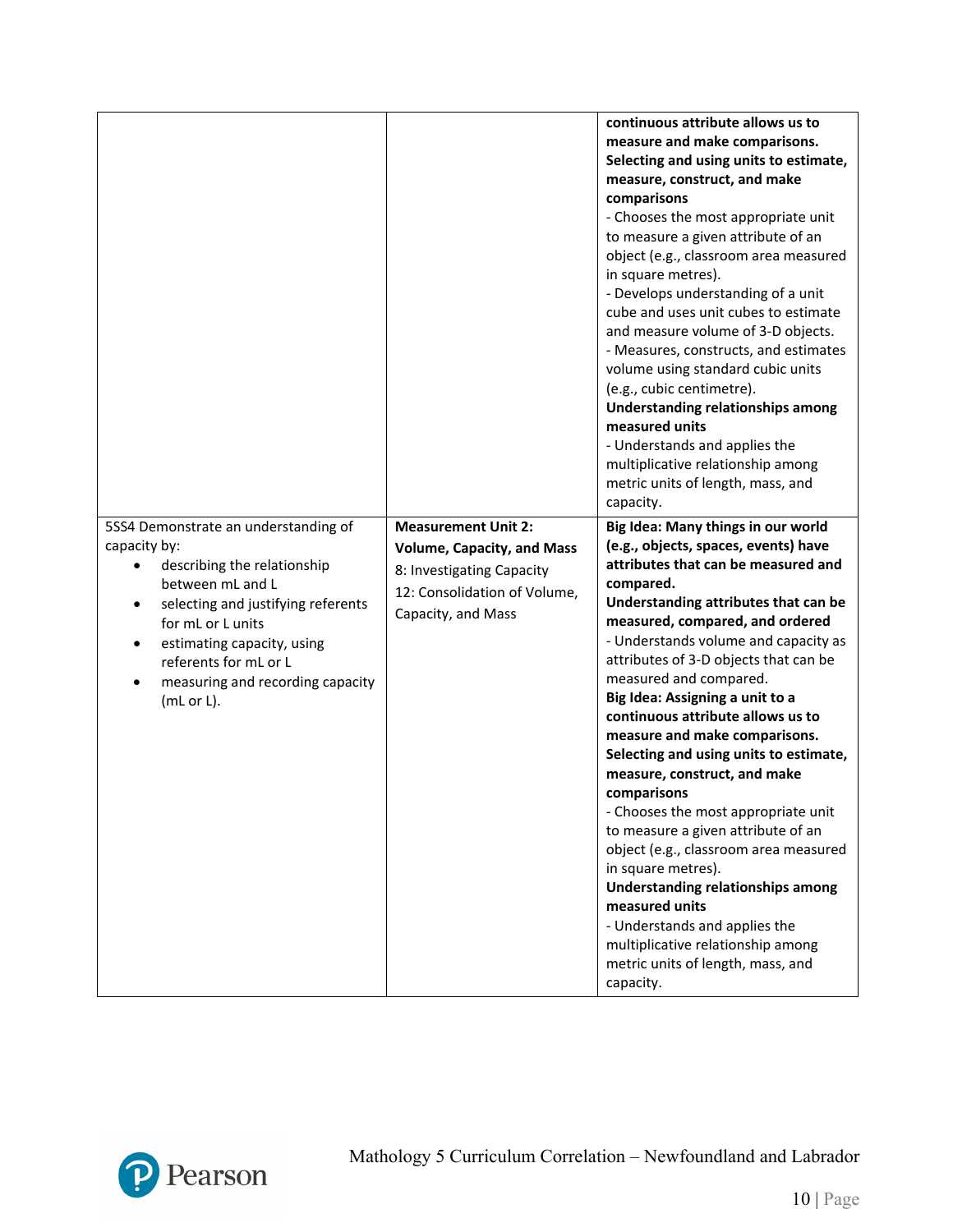

**(Shape and Space: 3-D Objects and 2-D Shapes)** 

| <b>Curriculum Expectations</b>                                                                                                                                                                     | <b>Grade 5 Mathology.ca</b>                                                                                                                         | <b>Pearson Canada Grades 4-6</b>                                                                                                                                                                                                                                                                                                                                                                                                                                                                                                                                                                                                                                                                                               |
|----------------------------------------------------------------------------------------------------------------------------------------------------------------------------------------------------|-----------------------------------------------------------------------------------------------------------------------------------------------------|--------------------------------------------------------------------------------------------------------------------------------------------------------------------------------------------------------------------------------------------------------------------------------------------------------------------------------------------------------------------------------------------------------------------------------------------------------------------------------------------------------------------------------------------------------------------------------------------------------------------------------------------------------------------------------------------------------------------------------|
|                                                                                                                                                                                                    |                                                                                                                                                     | <b>Mathematics Learning Progression</b>                                                                                                                                                                                                                                                                                                                                                                                                                                                                                                                                                                                                                                                                                        |
| <b>General Outcome:</b>                                                                                                                                                                            |                                                                                                                                                     |                                                                                                                                                                                                                                                                                                                                                                                                                                                                                                                                                                                                                                                                                                                                |
| Describe the characteristics of 3-D objects and 2-D shapes, and analyze the relationships among them.                                                                                              |                                                                                                                                                     |                                                                                                                                                                                                                                                                                                                                                                                                                                                                                                                                                                                                                                                                                                                                |
| <b>Specific Outcomes</b>                                                                                                                                                                           | <b>Geometry Unit 1A: 2-D</b>                                                                                                                        | Big Ideas: 2-D shapes and 3-D solids                                                                                                                                                                                                                                                                                                                                                                                                                                                                                                                                                                                                                                                                                           |
| 5SS5 Describe and provide examples of                                                                                                                                                              | <b>Shapes and 3-D Solids</b>                                                                                                                        | can be analyzed and classified in                                                                                                                                                                                                                                                                                                                                                                                                                                                                                                                                                                                                                                                                                              |
| edges and faces of 3-D objects, and sides<br>of 2-D shapes that are:<br>parallel<br>$\bullet$<br>intersecting<br>$\bullet$<br>perpendicular<br>vertical<br>horizontal.                             | 1: Properties of 2-D Shapes<br>and 3-D Objects<br>2: Investigating Quadrilaterals<br>4: Consolidation of 2-D<br>Shapes and 3-D Solids               | different ways by their attributes.<br><b>Investigating geometric attributes</b><br>and properties of 2-D shapes and 3-D<br>solids<br>- Sorts, describes, constructs, and<br>classifies polygons based on side<br>attributes (e.g., parallel,<br>perpendicular, regular/irregular).<br>- Sorts, describes, constructs, and<br>classifies 3-D objects based on edges,<br>faces, vertices, and angles (e.g.,<br>prisms, pyramids).<br>Investigating 2-D shapes, 3-D solids,<br>and their attributes through<br>composition and decomposition<br>- Identifies types of lines in 2-D images<br>(e.g., parallel, intersecting,<br>perpendicular).<br>- Investigates 2-D shapes that do or do<br>not have parallel and perpendicular |
|                                                                                                                                                                                                    |                                                                                                                                                     | lines.                                                                                                                                                                                                                                                                                                                                                                                                                                                                                                                                                                                                                                                                                                                         |
| 5SS6 Identify and sort quadrilaterals,<br>including:<br>rectangles<br>$\bullet$<br>squares<br>$\bullet$<br>trapezoids<br>parallelograms<br>rhombi (or rhombuses)<br>according to their attributes. | <b>Geometry Unit 1A: 2-D</b><br><b>Shapes and 3-D Solids</b><br>2: Investigating Quadrilaterals<br>4: Consolidation of 2-D<br>Shapes and 3-D Solids | Big Ideas: 2-D shapes and 3-D solids<br>can be analyzed and classified in<br>different ways by their attributes.<br><b>Investigating geometric attributes</b><br>and properties of 2-D shapes and 3-D<br>solids<br>- Identifies and draws parallel,<br>intersecting, and perpendicular lines.<br>- Sorts, describes, constructs, and<br>classifies polygons based on side<br>attributes (e.g., parallel,<br>perpendicular, regular/irregular).<br>- Sorts, describes, classifies 2-D shapes                                                                                                                                                                                                                                    |

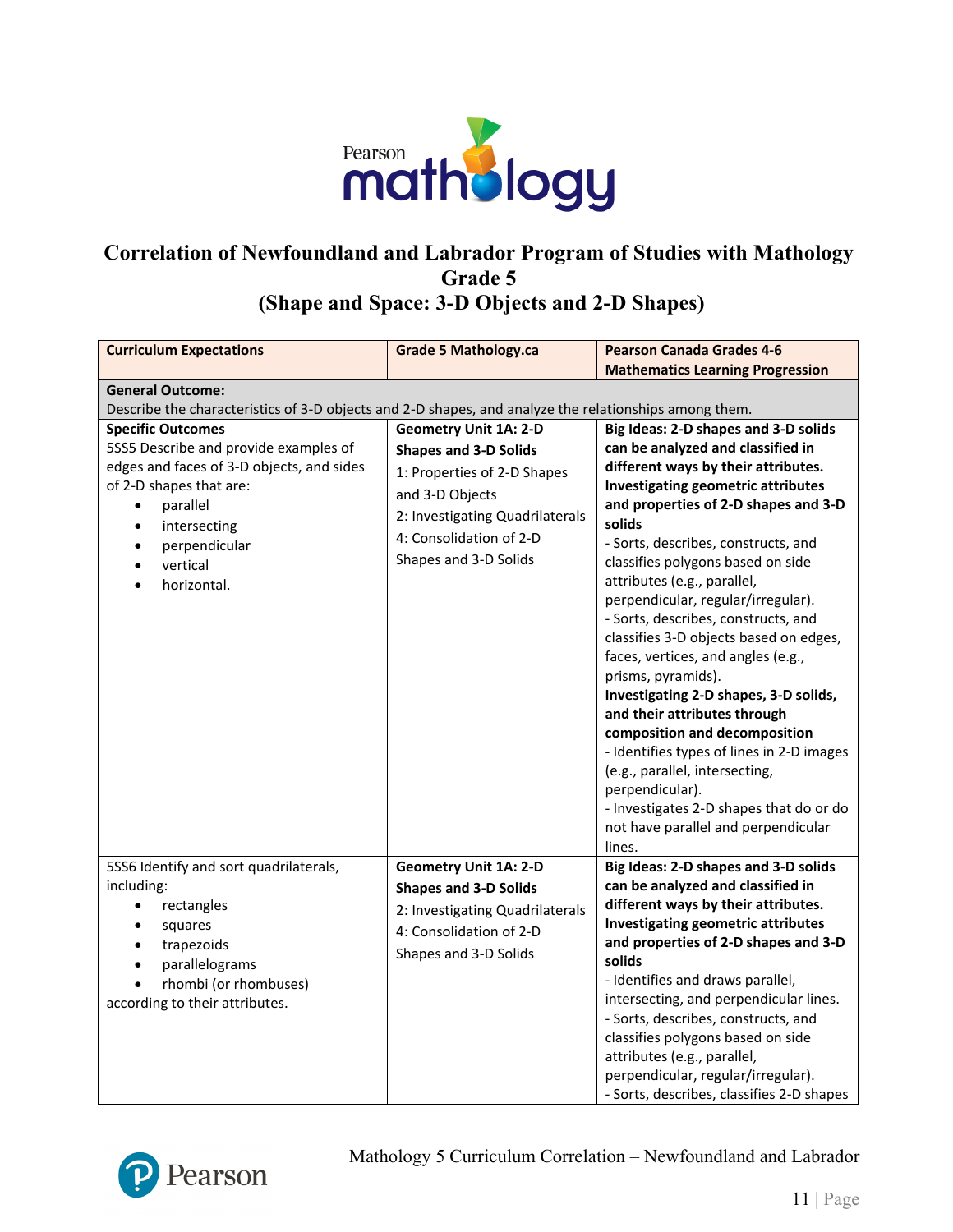| based on their geometric properties                                            |
|--------------------------------------------------------------------------------|
| (e.g., side lengths, angles, diagonals).                                       |
| - Classifies 2-D shapes within a                                               |
| hierarchy based on their properties                                            |
| (e.g., rectangles are a subset of                                              |
| parallelograms).                                                               |
| Investigating 2-D shapes, 3-D solids,                                          |
| and their attributes through                                                   |
| composition and decomposition                                                  |
| - Identifies types of lines in 2-D images                                      |
| (e.g., parallel, intersecting,                                                 |
| perpendicular).                                                                |
|                                                                                |
|                                                                                |
| lines.                                                                         |
| - Investigates 2-D shapes that do or do<br>not have parallel and perpendicular |

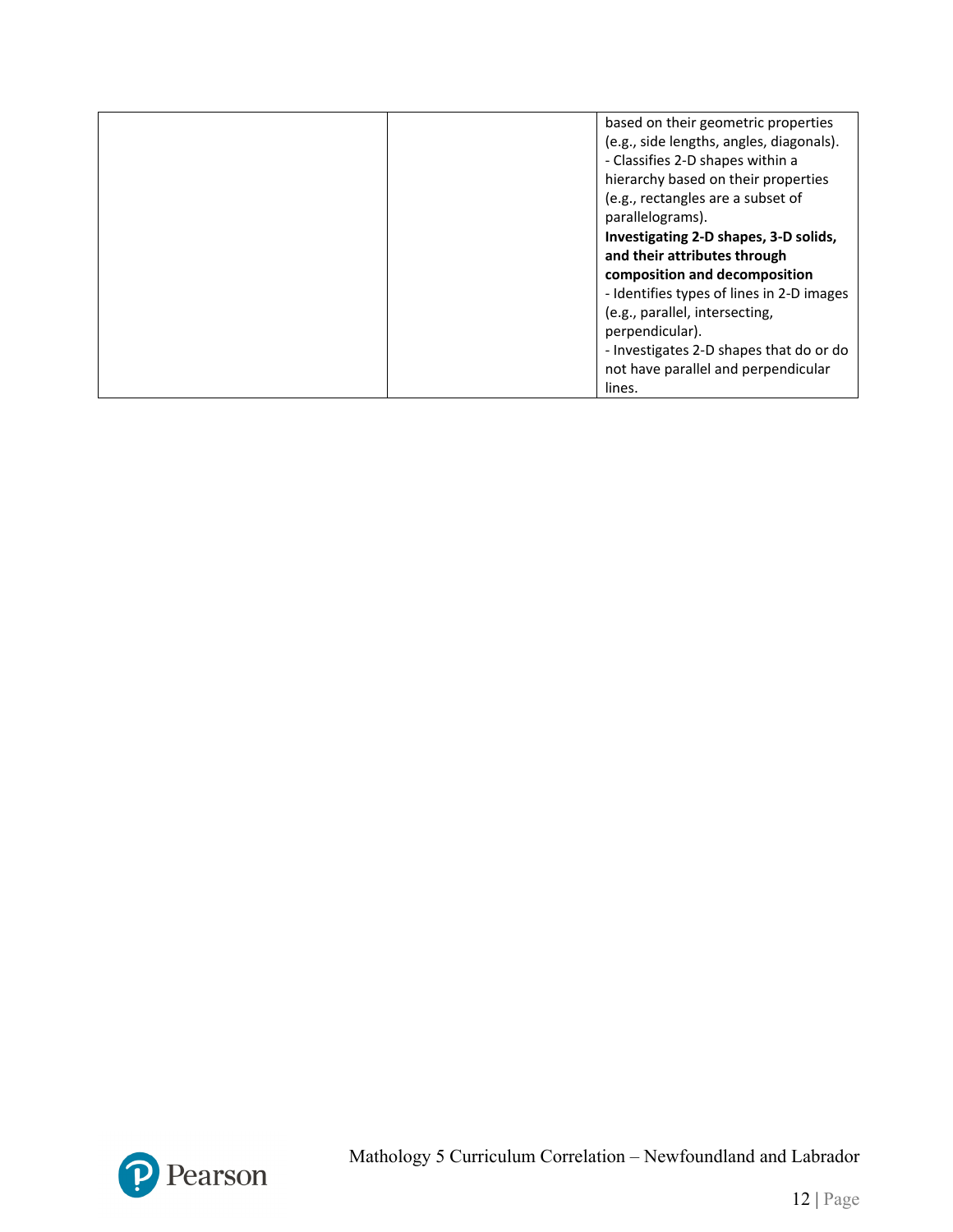

### **Correlation of Newfoundland and Labrador Program of Studies with Mathology Grade 5 (Shape and Space: Transformations)**

| <b>Curriculum Expectations</b>                                                                                                                                | <b>Grade 5 Mathology.ca</b>                                                                                                                                                                                                   | <b>Pearson Canada Grades 4-6</b><br><b>Mathematics Learning Progression</b>                                                                                                                                                                                                                                                            |  |
|---------------------------------------------------------------------------------------------------------------------------------------------------------------|-------------------------------------------------------------------------------------------------------------------------------------------------------------------------------------------------------------------------------|----------------------------------------------------------------------------------------------------------------------------------------------------------------------------------------------------------------------------------------------------------------------------------------------------------------------------------------|--|
| <b>General Outcome:</b><br>Describe and analyze position and motion of objects and shapes.                                                                    |                                                                                                                                                                                                                               |                                                                                                                                                                                                                                                                                                                                        |  |
| <b>Specific Outcomes</b><br>5SS7 Perform a single transformation<br>(translation, rotation or reflection) of a 2-D<br>shape, and draw and describe the image. | <b>Geometry Unit 2A:</b><br><b>Transformations</b><br>5: Investigating Translations<br>6: Investigating Reflections<br>7: Investigating Rotations<br>8: Identifying Transformations<br>9: Consolidation of<br>Transformations | Big Ideas: 2-D shapes and 3-D solids<br>can be transformed in many ways<br>and analyzed for change.<br><b>Exploring 2-D shapes and 3-D solids</b><br>by applying and visualizing<br>transformations<br>- Identifies, describes, and performs<br>single transformations (i.e.,<br>translation, reflection, rotation) on 2-<br>D shapes. |  |
| 5SS8 Identify and describe a single<br>transformation, including a translation,<br>rotation and reflection of 2-D shapes.                                     | <b>Geometry Unit 2A:</b><br><b>Transformations</b><br>5: Investigating Translations<br>6: Investigating Reflections<br>7: Investigating Rotations<br>8: Identifying Transformations<br>9: Consolidation of<br>Transformations | Big Ideas: 2-D shapes and 3-D solids<br>can be transformed in many ways<br>and analyzed for change.<br><b>Exploring 2-D shapes and 3-D solids</b><br>by applying and visualizing<br>transformations<br>- Identifies, describes, and performs<br>single transformations (i.e.,<br>translation, reflection, rotation) on 2-<br>D shapes. |  |

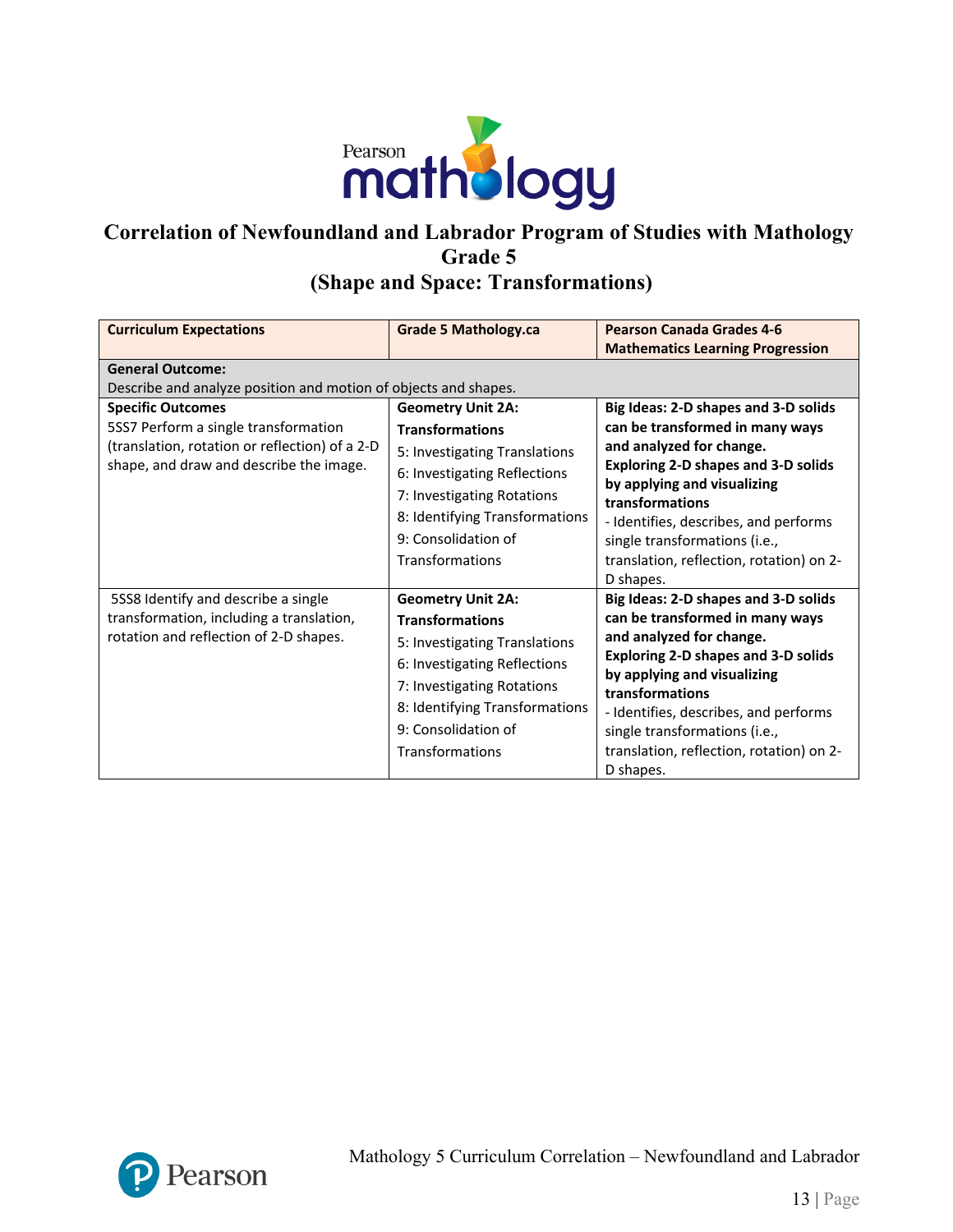

### **(Statistics and Probability: Data Analysis)**

| <b>Curriculum Expectations</b>                                                             | <b>Grade 5 Mathology.ca</b>                                                                                                                                                  | <b>Pearson Canada Grades 4-6</b><br><b>Mathematics Learning Progression</b>                                                                                                                                                                                                                                                                                                                                                                                                                                                                                                                                                                                                                                                                                                                                                                                    |  |
|--------------------------------------------------------------------------------------------|------------------------------------------------------------------------------------------------------------------------------------------------------------------------------|----------------------------------------------------------------------------------------------------------------------------------------------------------------------------------------------------------------------------------------------------------------------------------------------------------------------------------------------------------------------------------------------------------------------------------------------------------------------------------------------------------------------------------------------------------------------------------------------------------------------------------------------------------------------------------------------------------------------------------------------------------------------------------------------------------------------------------------------------------------|--|
| <b>General Outcome:</b>                                                                    |                                                                                                                                                                              |                                                                                                                                                                                                                                                                                                                                                                                                                                                                                                                                                                                                                                                                                                                                                                                                                                                                |  |
| Collect, display and analyze data to solve problems.                                       |                                                                                                                                                                              |                                                                                                                                                                                                                                                                                                                                                                                                                                                                                                                                                                                                                                                                                                                                                                                                                                                                |  |
| <b>Specific Outcomes</b><br>5SP1 Differentiate between first-hand and<br>second-hand data. | Data Management Unit 1A:<br><b>Data Management</b><br>1: Exploring First-Hand and<br>Second-Hand Data                                                                        | <b>Big Idea: Formulating questions,</b><br>collecting data, and consolidating<br>data in visual and graphical displays<br>help us understand, predict, and<br>interpret situations that involve<br>uncertainty, variability, and<br>randomness.<br>Collecting data and organizing it into<br>categories<br>- Differentiates between primary (i.e.,<br>first-hand) and secondary (i.e.,<br>second-hand) data sources.                                                                                                                                                                                                                                                                                                                                                                                                                                           |  |
| 5SP2 Construct and interpret double bar<br>graphs to draw conclusions.                     | Data Management Unit 1A:<br><b>Data Management</b><br>2: Constructing Double-Bar<br>Graphs<br>3: Interpreting Double-Bar<br>Graphs<br>4: Consolidation of Data<br>Management | <b>Big Idea: Formulating questions,</b><br>collecting data, and consolidating<br>data in visual and graphical displays<br>help us understand, predict, and<br>interpret situations that involve<br>uncertainty, variability, and<br>randomness.<br><b>Creating graphical displays of</b><br>collected data<br>- Represents data graphically using<br>many-to-one correspondence with<br>appropriate scales and intervals (e.g.,<br>each symbol on pictograph represents<br>10 people).<br>- Visually represents two or more data<br>sets (e.g., double bar chart, stacked<br>bar graph, multi-line graph, multi-<br>column table).<br>Reading and interpreting data<br>displays and analyzing variability<br>- Reads and interprets data displays<br>using many-to-one correspondence.<br>Drawing conclusions by making<br>inferences and justifying decisions |  |



Mathology 5 Curriculum Correlation – Newfoundland and Labrador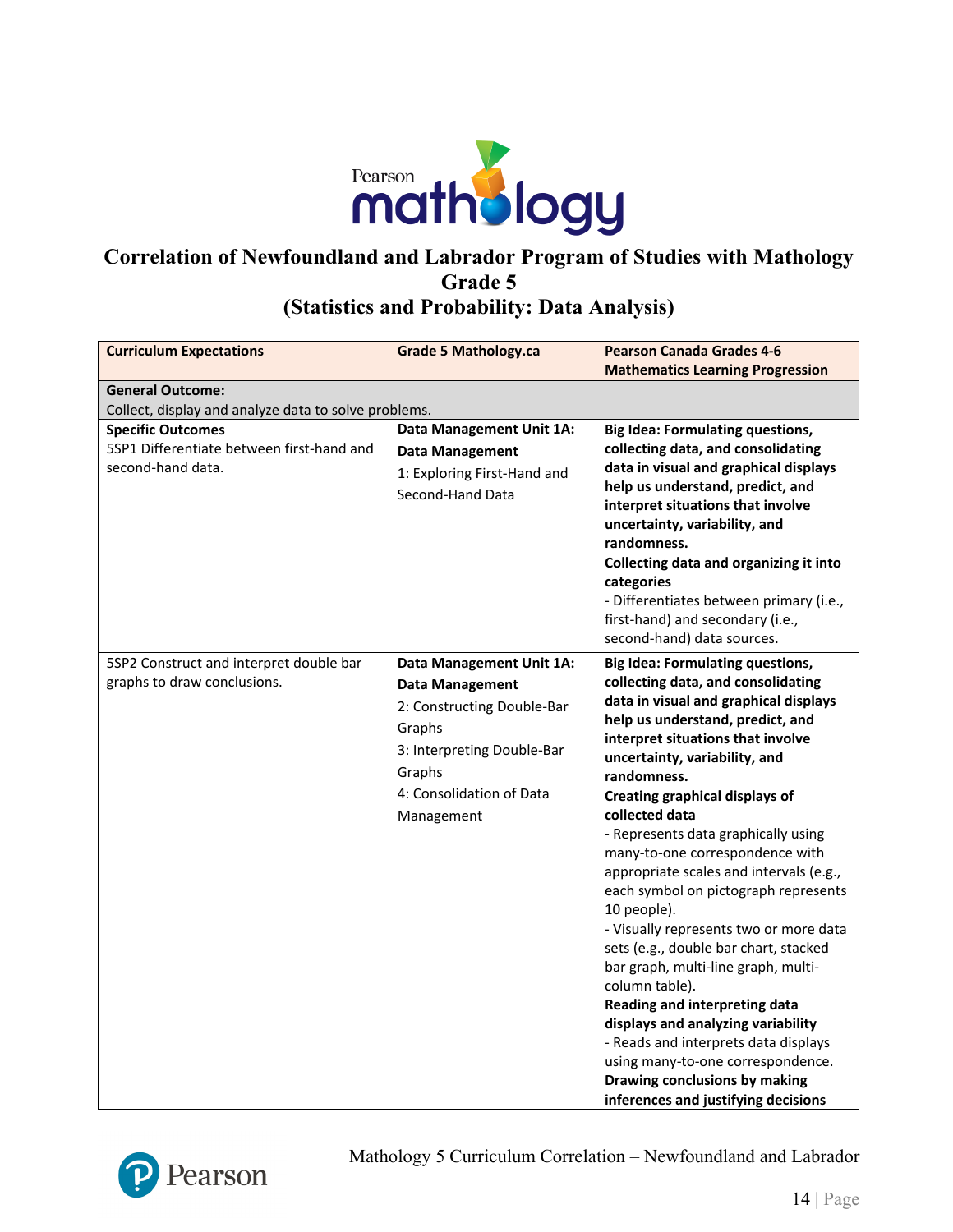| based on data collected.                  |
|-------------------------------------------|
| - Draws conclusions based on data         |
| presented.                                |
| - Interprets the results of data          |
| presented graphically from primary        |
| (e.g., class survey) and secondary (e.g., |
| online news reports) sources.             |